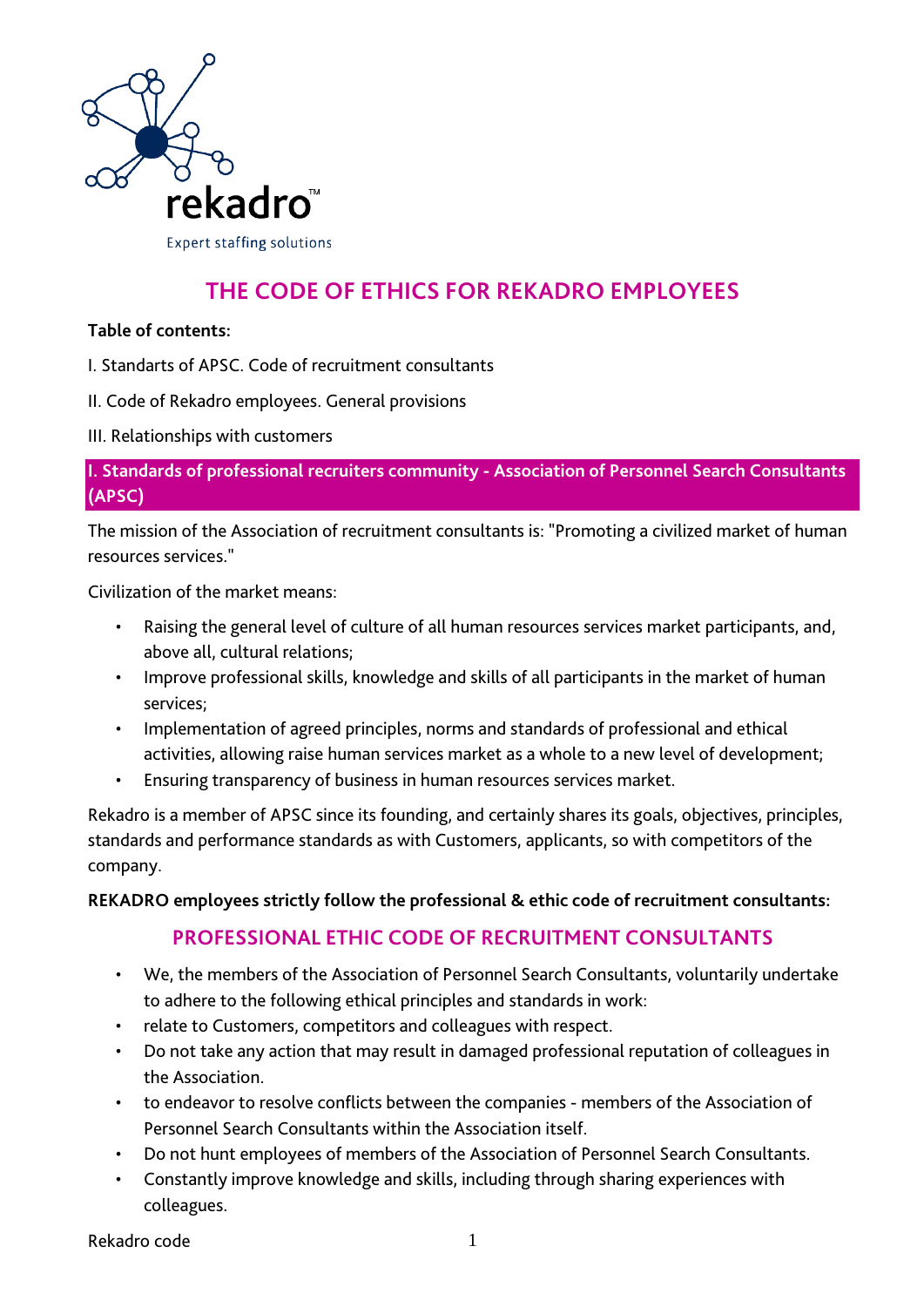- Do not hunt fixed up in a job employees from one Customer to another, as well as other employees of the Customer whose names were disclosed by the Customer while the services providing, during the term of "immunities".
- Do not work with customers and applicants, whose activities do not fit into the framework of ethical norms accepted in a democratic society.
- to ensure the confidentiality of information received from Customers and applicants, to prevent the disclosure of information that can cause harm to the Customer or applicant.
- to preserve anonymity of the Customer and the applicant as long as they are not to be obtained permission to disclose relevant information.
- do not discriminate by gender, race, nationality, religion, age or political grounds during search and selection of candidates and to be guided solely by the professional and personal requirements of the Customer.
- Adhere to the principles of independence and objectivity in evaluating applicants.
- Do not use any special methods of assessment and examination of applicants, without obtaining their consent.
- Do not perform any activities that may damage the applicants, including their current job.
- Do not charge fees from applicants for their jobs in any form and under any circumstances.

## **As REKADRO employees we see our mission is to promote our Customers' business, we understand that Customers provide us with:**

## **Work**

**Salary**

## **Possibility of development**

**Confidence in the future and we promise to:**

## **II. General provisions**

- 1. act so that it is a beneficial effect on the profession, and to refrain from any actions that hinder public understanding and acceptance of recruiting as a profession.
- 2. Do not make any deliberate verbal or written public statements that are untrue, misleading or non-existent claim.
- 3. Respect the different approaches to recruitment, personal work and to recognize the contributions of other people and not pass them off as our own.
- 4. Strive for transparency, trust and partnership in the relationship between agency employees and employees of the Customer.
- 5. To use when interacting with Customers business communication style and appropriate dress code.
- 6. Do not allow rough and incorrect statements about the Customer. In case of any misunderstandings to articulate point of view as correctly as possible convincingly arguing.
- 7. Provide an individual approach to each Customer.
- 8. To respect work of Customer's employees.
- 9. First, to discuss the level, nature and complexity of the tasks to be solved with the required employee, and after that - requirements to the candidates or the terms of Contract.
- 10. To coordinate the view of the Customer and the agency of requirements to the candidates as well as possible.
- 11. Agree on the level and nature of the desired motivation of candidates during interviews.